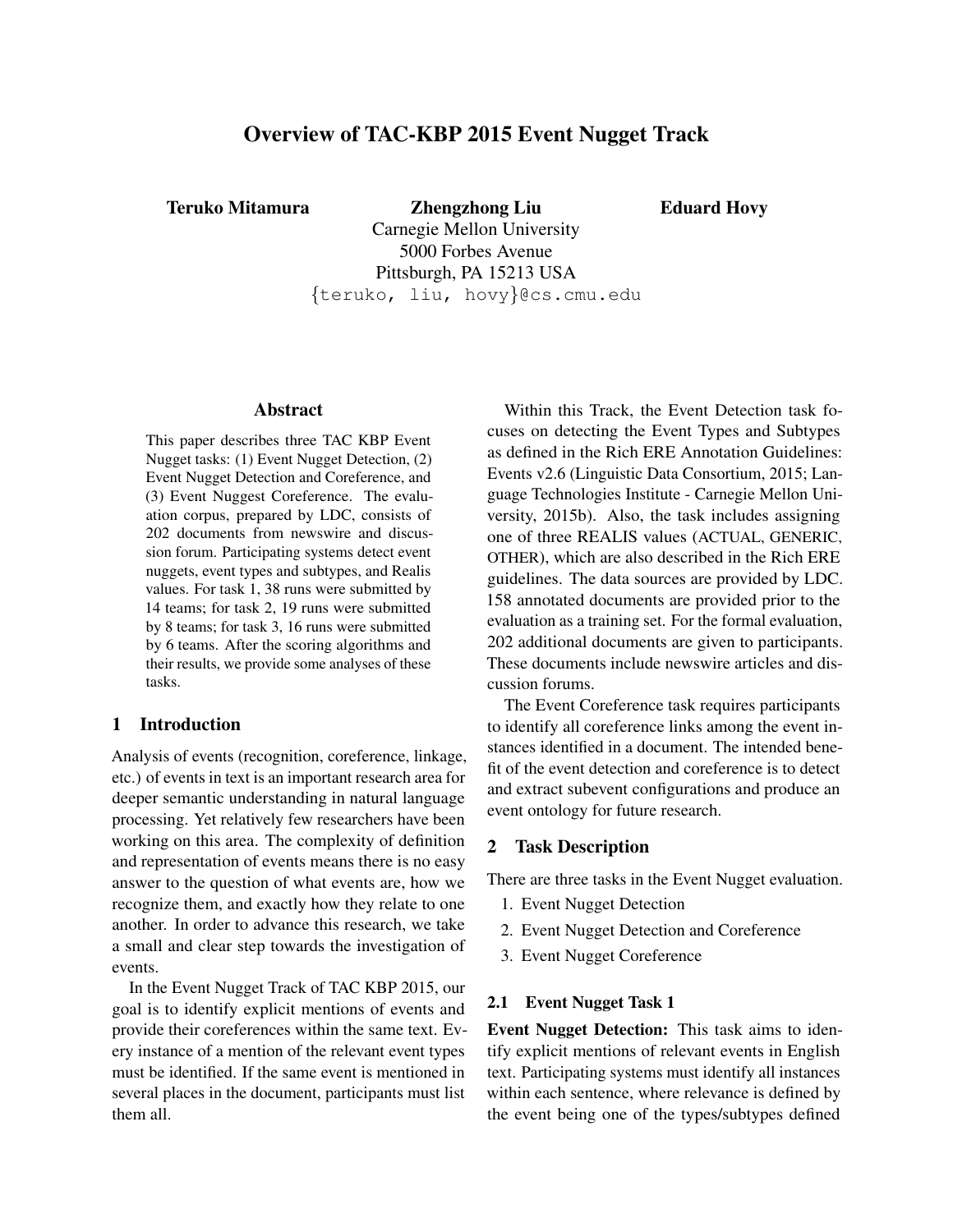| <b>Type</b>     | <b>Subtype</b>            | <b>Type</b>        | <b>Subtype</b>            | <b>Type</b> | <b>Subtype</b> |
|-----------------|---------------------------|--------------------|---------------------------|-------------|----------------|
| <b>Business</b> | <b>Start Org</b>          | Life               | Divorce                   | Justice     | Release-Parole |
| <b>Business</b> | End Org                   | Life               | Injure                    | Justice     | Trial-Hearing  |
| <b>Business</b> | <b>Declare Bankruptcy</b> | Life               | Die                       | Justice     | Sentence       |
| <b>Business</b> | Merge Org                 | <b>Transaction</b> | <b>Transfer Ownership</b> | Justice     | Fine           |
| Conflict        | Attack                    | <b>Transaction</b> | <b>Transfer Money</b>     | Justice     | Charge-Indict  |
| Conflict        | Demonstrate               | Transaction        | Transaction               | Justice     | <b>Sue</b>     |
| Contact         | Meet                      | Movement           | Transport.Person          | Justice     | Extradite      |
| Contact         | Correspondence            | Movement           | Transport.Artifact        | Justice     | Acquit         |
| Contact         | <b>Broadcast</b>          | Personnel          | <b>Start Position</b>     | Justice     | Convict        |
| Contact         | Contact                   | Personnel          | <b>End Position</b>       | Justice     | Appeal         |
| Manufacture     | Artifact                  | Personnel          | Nominate                  | Justice     | Execute        |
| Life            | Be Born                   | Personnel          | Elect                     | Justice     | Pardon         |
| Life            | Marry                     | Justice            | Arrest-Jail               |             |                |

Table 1: Event Types and Subtypes

in the Rich ERE Annotation Guidelines (Table 1). In addition, systems must assign one of three RE-ALIS values (ACTUAL, GENERIC, OTHER), which are also described in the Rich ERE guidelines and the TAC KBP Event Detection Annotation Guidelines v1.7 (Linguistic Data Consortium, 2015; Language Technologies Institute - Carnegie Mellon University, 2015b).

The input of this task is unannotated documents. The output is event nugget tokens, event type and subtype labels, and REALIS information.

Event Types and Subtypes: For purposes of this evaluation, an event must fall under one of the event types and subtypes in Table 1. For more details, see the Rich ERE Annotation Guidelines: Events v.2.6 (Linguistic Data Consortium, 2015).

REALIS Identification: Event mentions must be assigned one of the following labels: ACTUAL (events that actually occurred); GENERIC (events that are not specific events with a (known or unknown) time and/or place); or OTHER (which includes failed events, future events, and conditional statements, and all other non-generic variations).

Here are some example annotations of for the Event Nugget task:

- (1) President Obama will nominate [realis: Other type: Personnel.Nominate] John Kerry for Secretary of State.
- (2) He carried out the assassination [realis: Actual type: Life.Die] .

Event Nugget Identification: The definition of event nuggets generally follows the Rich ERE Annotation Guidelines. Each nugget is the actual string of words that indicates the mentioned event, and must correspond to the event type and subtype above. When a sentence mentions more than one event type both must be mentioned, e.g., in '''he shot the soldier dead", both [Conflict.Attack] and [Life.Die] are events. We discuss how double-tagging spans are handled in §5.3.

### 2.2 Event Nugget Task 2

Event Nugget Detection and Coreference: In addition to the Event Nugget Detection task described above, this task also aims to identify full event coreference links at the same time. Full event coreference is identified when two or more event nuggets refer to exactly the 'same' event. This notion is called *Event Hoppers* in the Rich ERE Annotation Guidelines. The full event coreference links do not include subevent relations.

The input of this task is unannotated documents. The output is event nuggets, event type and subtype labels, REALIS information, and event coreference links.

### 2.3 Event Nugget Task 3

Event Nugget Coreference This task aims to identify full event coreference links, when the annotated event nuggets, event types and subtypes, and Realis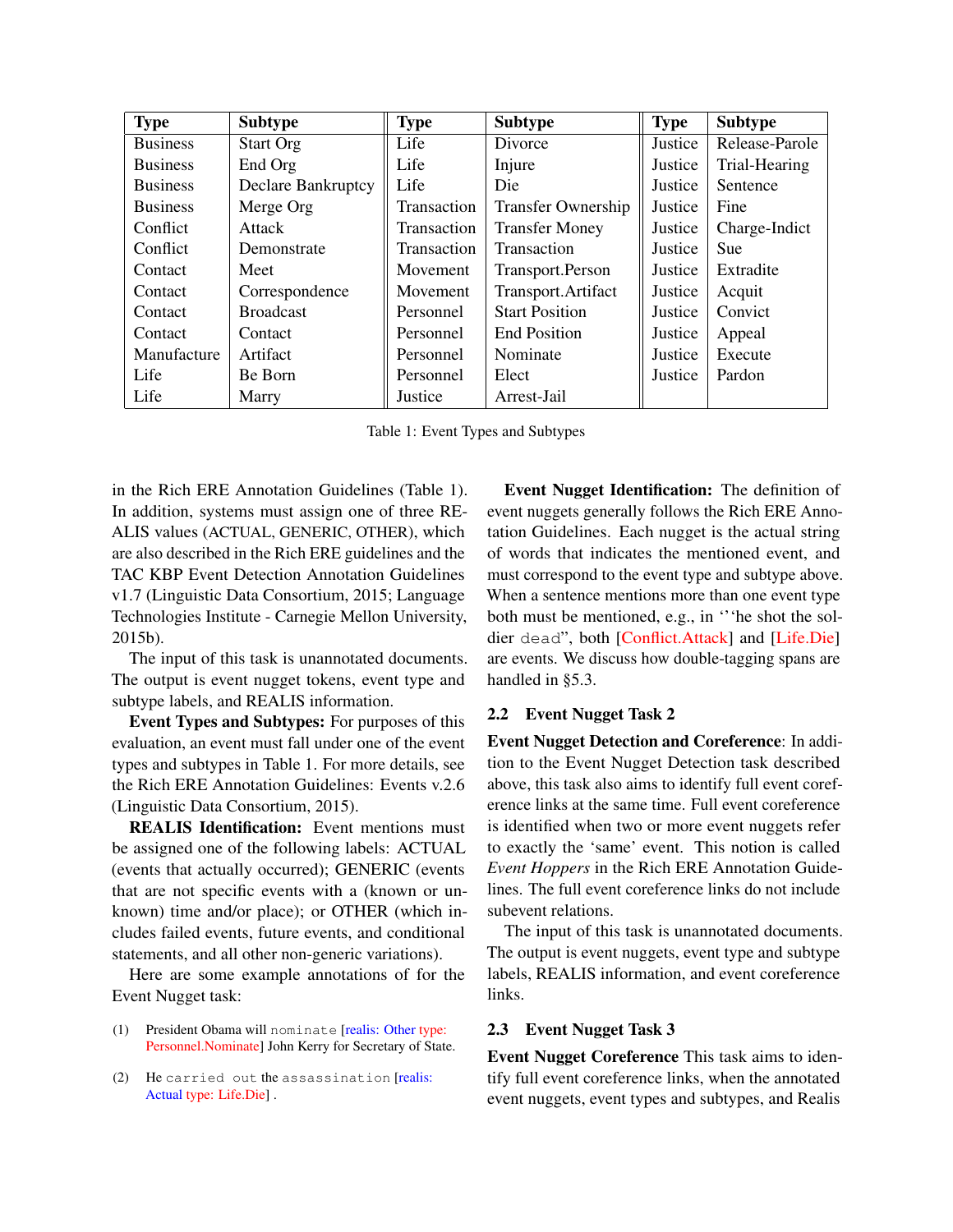labels are given. The input of this task is the documents including this information. The output is event coreference relations for these given event nuggets.

## 3 Corpus

The evaluation corpus for this task contains 202 documents from two different types of documents: newswire and discussion forums. The original annotation is delivered by the Linguistic Data Consortium (LDC) in XML format.

## 3.1 Corpus Preprocessing

The annotations provided by LDC are based on character spans. Since character-based evaluation tends to assign higher weights to longer spans, we preprocess the corpus to provide a standard tokenized dataset using the Stanford CoreNLP toolkit (Manning et al., 2014). We also run a token boundary validator so that event mention spans do not stop in the middle of a mention. Our preprocessing step provides two new types of representation of the corpus: the Brat annotation tool format $<sup>1</sup>$  and the Token Based Format</sup> (TBF). We believe that the Brat format make it easier for participants to view and even modify the annotations. For details of the conversion process, please refer to the scorer repository<sup>2</sup>.

## 4 Submission Format

This section describes submission formats for all tasks. Our scorer accept the Token Based Format (TBF) as evaluation format. For each nugget detected, the system must output one line in a text file, using the following format for tab-separated fields:

- system-ID: unique ID assigned to each system run
- doc-ID: unique ID assigned to each source document
- mention ID: ID of the event nugget
- token ID list: list of IDs for the token(s) of the current mention
- mention-string: actual character string of event mention

1 brat.nlplab.org

- event-type: type.subtype from the hierarchy given above <sup>3</sup>
- Realis-value: one of ACTUAL, GENERIC, **OTHER**
- Confidence scores of event span: score between 0 and 1 inclusive (optional)
- Confidence scores of event type: score between 0 and 1 inclusive (optional)
- Confidence scores of Realis-value: score between 0 and 1 inclusive (optional)

Details of evaluation file formats are described in the Event Nugget Detection and Coreference Scoring v.27 document (2015a). If the system chooses not to provide the confidence scores, then the last three fields are empty.

Coreference decisions are attached after listing all nuggets in a document. Each coreference cluster is also represented in one tab-separated line, using the following columns:

- Relation name: this should always be @Coreference
- Relation Id: This is for bookkeeping purposes, which will not be read by the scorer. The relation id used in the gold standard files will be in form of " $R[id]$ " (e.g., R3)
- Mentions Id list: list of event mentions in this coreference cluster, separated by comma. In terms of coreference, the ordering of event mentions does not matter.

In addition, special headers and footers are used to mark boundaries of documents.

## 5 Scoring

An automated scorer that we have created reads the output of event mention detection systems and compares them to the gold standard. In general, for event nugget detection, systems are scored using the F-1 score that balances Precision and Recall compared to the gold standard. For event nugget coreference, systems are scored using the evaluation metrics used in CoNLL shared tasks.

<sup>2</sup> http://hunterhector.github.io/EvmEval/

 $3^3$ Upon the request of some participants, the type.subtype format is normalized before scoring: punctuation marks are removed and all characters are lower-cased.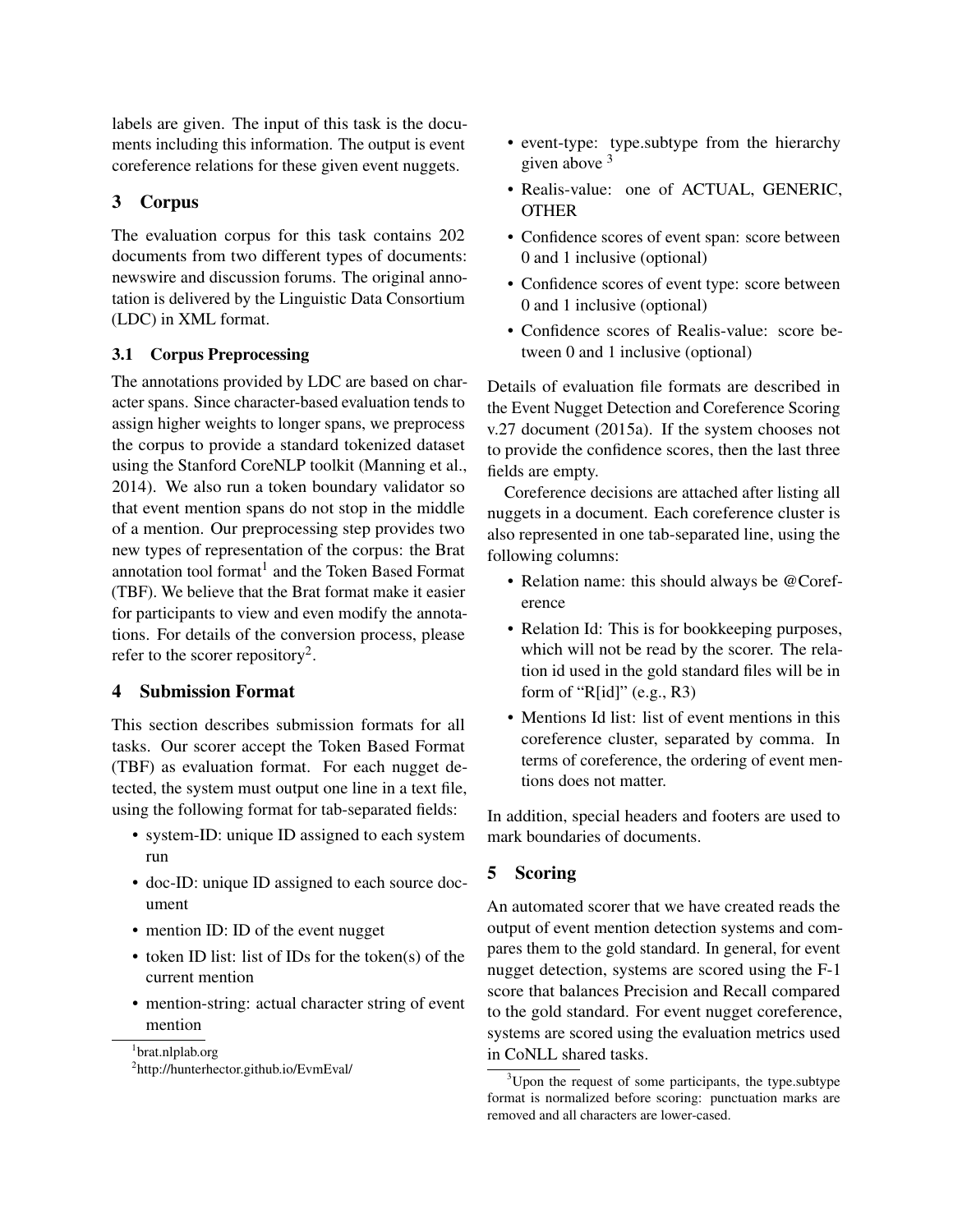The input and output of the scorer are: Input:

- 1. Gold standard annotation for a text, in evaluation file format (tbf)
- 2. System output annotation for the same text, in evaluation file format (tbf)
- 3. Standard token table provided to participants.

#### Output:

- 1. System score report for event nugget detection and coreference.
- 2. Optional system gold difference report<sup>4</sup>.

#### 5.1 Event Nugget Detection Evaluation

We used a slightly updated version of the attributeaware scoring metric described in Liu et al. (2015).

Mention Mapping: In order to evaluate mention attributes (such as REALIS labels, event types, etc.), the evaluation algorithm first needs to decide which system mention corresponds to a gold standard mention. We refer to this step as mention mapping. The input of our mention-mapping algorithm is the pairwise scores between all gold standard vs. system mention pairs, measured using a token-based Dice score<sup>5</sup>. Algorithm 1 shows our mapping algorithm to compute the mapping in one document.

Computing the F score: Given the mapping, we then compute the True Positive( $TP$ ) values using algorithm 2 for each attribute configuration. We can choose the set  $A$  to contain the desired attributes we would like to evaluate on. Note that when we choose  $A$  to be the empty set, we will reduce to the span-only scoring. In our implementation, we iterate all possible attribute combinations and report all the scores (i.e., span only, mention type only, realis status only, and all).

With the  $TP$  value for each attribute configurations, we compute the false positives  $FP$  as  $N<sub>S</sub>$  −  $TP$ , and then the Precision and Recall calculations are:

$$
P = \frac{TP}{N_S}; R = \frac{TP}{N_G}
$$

where  $N<sub>S</sub>$  and  $N<sub>G</sub>$  are the number of system mentions and gold standard mentions respectively. We Algorithm 1 Compute a mapping between system and gold standard mentions with attributes

- **Input:** A list L of scores  $Dice(T_G, T_S)$  for all pairs of G, S in the document
- **Input:** The set  $\mathcal A$  indexing the attributes that will be evaluated for all mentions
	- 1:  $M \leftarrow \varnothing; U_s \leftarrow \varnothing; U_q \leftarrow \varnothing;$
- 2: while  $L \neq \emptyset$  do
- 3:  $G_m, S_n \leftarrow \arg \max_{(G,S) \in L} Dice(T_G, T_S)$
- 4:  $L \leftarrow L \{Dice(T_{G_m}, T_{S_n})\}$
- 5: if  $S_n \notin U_s$  and  $G_m^{(n)} \notin U_q$  and  $Dice(T_{G_m}, T_{S_n}) > 0$  then
- 6: if  $A_{S_n} = A_{G_m}$  then
- 7:  $M_{G_m} \leftarrow (S_n, Dice(T_{G_m}, T_{S_n}))$
- 8:  $U_s \leftarrow U_s \cup \{S_n\}$
- 9:  $U_q \leftarrow U_q \cup \{G_m\}$
- **Output:** The mapping  $M$

then compute F1 by taking the harmonic average of P and R.

Algorithm 2 Compute True Positive from mapping **Input:** The set of gold standard mentions  $\mathcal{G}$ ;

Input: The mapping M indexed by gold standard mentions;

- 1:  $TP \leftarrow 0$
- 2: for  $G \in \mathcal{G}$  do
- 3:  $(S, Dice) \leftarrow M_G$
- 4:  $TP \leftarrow TP + Dice$

Output: TP

#### 5.2 Coreference Evaluation

To evalulate event mention coreference, We follow the practice of CoNLL shared tasks on Entity Coreference. We apply all 4 popular metrics used by the community ( $MUC$  (Chinchor, 1992),  $B<sup>3</sup>$  (Bagga and Baldwin, 1998), and  $CEAF - E$  (Luo, 2005)) and take the average of their scores to provide a unified score. In addition we also include the BLANC (Recasens and Hovy, 2011) measure in the final average<sup>6</sup>. Details of evaluation scoring appear in the Event Nugget Detection and Coreference Scoring v.27 document(Language Technologies Institute - Carnegie

<sup>&</sup>lt;sup>4</sup>A simple visualizer is hosted in the scorer repository that can render a web based difference view using this report.

 $5$ The Dice coefficient between the two token sets, which is the same as the F-1 score.

<sup>6</sup>BLANC was omitted in earlier CoNLL shared tasks because its scorer was not ready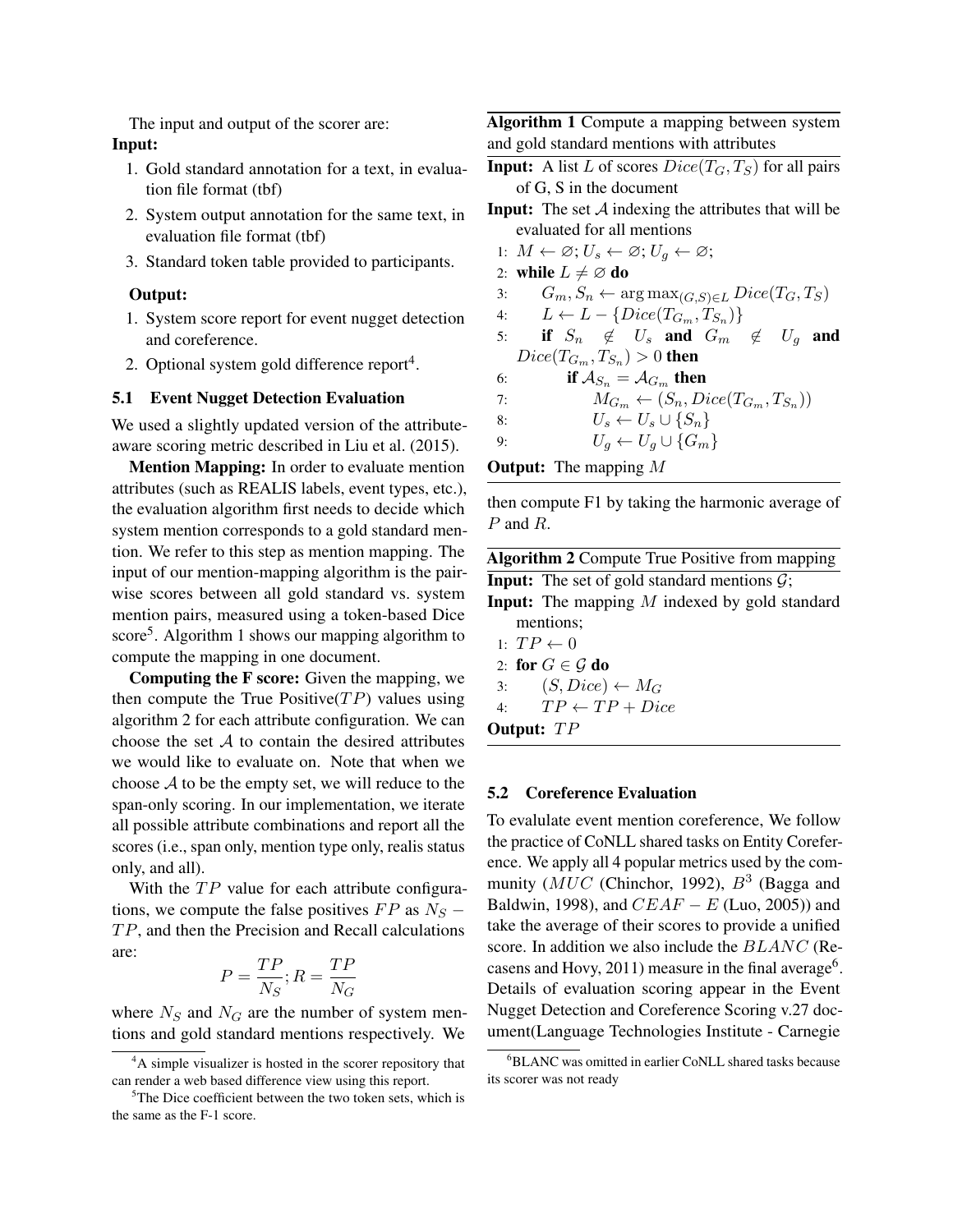Mellon University,  $2015a$ <sup>7</sup>. The scorer is currently maintained at a public repository<sup>8</sup>.

Coreference metrics are complicated and are difficult to implement in practice. We therefore convert our coreference decisions to CoNLL format and feed them to the standard reference scorer (Pradhan et al., 2014). Our scorer output also includes raw output from the reference scorer. The conversion is done by taking the gold-system-alignment result from the mention type detection mapping<sup>9</sup>.

In addition, we consider only exact-aligned mention pairs following the convention in entity coreference practice (e.g., mention "attack" will not be considered to be aligned with""conduct attack"). We leave partial mapping in the evaluation to future work.

## 5.3 Double(Multi) Tagging

An important difference between the current event coreference annotations with standard entity coreference is the existence of double tagging in our data. Here, a particular event mention can sometimes be annotated to refer tomore than one different instances or events types, for example:

- (3) the murder of John on Tuesday and Bill on Wednesday.
	- 1. murder, argument=John, time=Tuesday
	- 2. murder, argument=Bill, time=Wednesday
- (4) the murder of John and Bill
	- 1. Conflit.Attack, murder
	- 2. Life.Die, murder

The phenomenon of multi-tagging is caused by the fact that multiple event instances can be triggered by the exact same span. This creates some difficulty for scoring. For instance, the CoNLL scorer distinguishes mentions solely based on the mention span so that the coreference score will be different when the scorer make different decisions on aligning the mentions. One potential solution is to find the best

possible scores for all possible mappings, which require enumerating all possible alignments between the system result and gold standard. We find this solution computationally infeasible, since there may sometimes be as many as 50 instances of doubletagging in a single document.

Our current solution is to perform greedy alignment in mention detection: each time we pick the best available mention alignment for each gold standard mention (see the mention scoring algorithm above for details). We break ties arbitrarily, following the order they appear in the result file.

For coreference scoring, we use the alignment from the mention-type mapping stage of event nugget detection. By also enforcing mention-type mapping, we try to reduce the ambiguity of double tagging and its effect on coreference. Currently we are investigating methods to eliminate such ambiguity but we did not have enough time to implement them for this evaluation.

#### 5.4 Validation

Two validation measures are implemented in the scorer, and a stand-alone output validator is also provided. The purpose of the validation is to discover obvious format errors in submission and reject improper results that may alter a system's real performance. Besides standard format check, the following special validations have been employed:

- 1. Mentions in the same cluster cannot have the exact same span.
- 2. Different clusters cannot have mentions in common.
- 3. Mentions that appear in clusters should also appear in the mention list.
- 4. Mentions cannot have tokens not included in the token list provided.

## 6 Submissions and Schedule

Participant systems have about one week to process the evaluation documents. Submissions must be fully automatic and no changes may be made to the system once the evaluation corpus has been downloaded. Up to three alternate system runs for each task may be

<sup>7</sup> http://cairo.lti.cs.cmu.edu/kbp/2015/event/Event-Mention-Detection-scoring-v27.pdf

<sup>8</sup> http://hunterhector.github.io/EvmEval/

<sup>&</sup>lt;sup>9</sup>The mapping from Alg. 1 where  $A$  only contains mention type.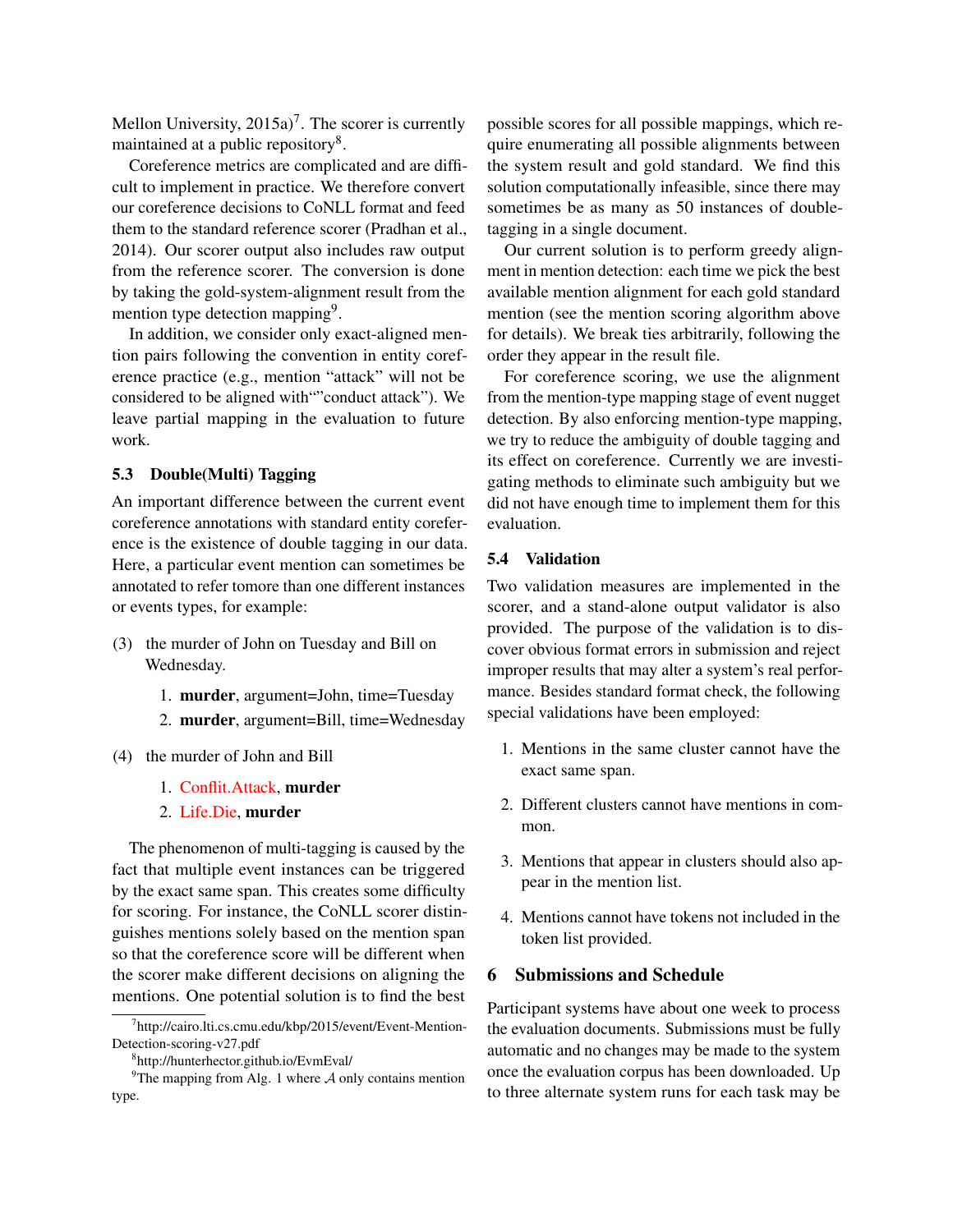submitted per team. Submitted runs should be ranked according to their expected overall score.

Our timeline was as follows:

- 1. September 8–21: Event Nugget Detection evaluation
- 2. September 8–21: Event Nugget Detection and Coreference evaluation
- 3. September 21–29: Event Nugget Coreference evaluation

## 7 Results

Seventeen teams submitted their runs to one or more Event Nugget tasks. Official scores were computed using the gold standard annotations in TAC KBP 2015 Event Nugget and Event Coreference Linking (LDC2015R26) and using the official KBP scorer. In follow-up investigations we found that the official scorer favors recall due to a particular way of mapping predicted to gold standard nuggets. To balance with precision, We subsequently modified the scorer and compute a set of new scores. The original official scorer is version 1.6, and the modified scorer is version  $1.7^{10}$ . This change affected the rank-ordering of only two or three systems, as shown in Table 6 (official) and Table 7 (updated).

Starting in 2016, the new scoring measure will be used. In this paper, We present both sets of results. We denote the KBP official results as official, and the results produced by the modified scorer as update. We encourage that future comparisons should be performed against the updated results.

#### 7.1 Task 1: Event Nugget Detection Results

For this task, 38 systems were submitted by 14 teams. We report micro-average F1 for 4 attributes: span only (Table 2); REALIS (Table 3); type (Table 4); all attributes (Table 5). For each metric, we report only one run for each team (the one with the highest F1 score). Since different systems have different strengths on different attributes, their F1 rankings in these tables differ.

## 7.2 Task 2: Event Nugget Detection and Coreference Results

For this task, 19 runs were submitted by 8 teams. We report the official results in Table 6 and the update

|        | Precision | Recall | F1    |
|--------|-----------|--------|-------|
| Team13 | 74.86     | 57.92  | 65.31 |
| Team9  | 81.99     | 52.02  | 63.66 |
| Team6  | 82.46     | 50.3   | 62.49 |
| Team5  | 78.59     | 49.53  | 60.77 |
| Team16 | 79.4      | 48.61  | 60.3  |
| Team12 | 82.22     | 46.99  | 59.8  |
| Team10 | 65.43     | 54.86  | 59.68 |
| Team3  | 66        | 50.72  | 57.36 |
| Team11 | 59.08     | 52.11  | 55.38 |
| Team1  | 45.8      | 58.5   | 51.38 |
| Team4  | 51.48     | 41.62  | 46.03 |
| Team2  | 89.5      | 24.55  | 38.53 |
| Team17 | 82.39     | 21.82  | 34.5  |
| Team14 | 40.76     | 28.88  | 33.81 |

Table 2: Best event nugget span detection results for each team (Micro-Average)

results in Table 7. Taking into account the small ranking change from the updated scoring algorithm, we report the highest averaged coreference score from each team. In the updated results (Table 7), we also report the system's performance on detecting the nuggets for future reference. From the results, we observe that one major constraint on coreference performance comes from detecting the correct event mentions.

#### 7.3 Task 3: Event Nugget Coreference Results

For this task, 16 runs were submitted by 6 teams. We report the submission scores<sup>11</sup> in Table 8 (official) and Table 9 (updated). We also added 2 baseline systems as described in §7.4.

#### 7.4 Baselines

We created two simple baselines for the coreferenceonly task. The Singleton baseline (Row S in Table 9) is generated by placing each individual mention into its own cluster. The Matching baseline is generated simply by considering all mentions with the same mention type and REALIS status to be coreferent<sup>12</sup>.

From the table one sees that the Singleton (S) baseline is strong in several metrics, notably very high

<sup>&</sup>lt;sup>10</sup>Both are available at https://github.com/hunterhector/EvmEval.

 $11$ One submission is omitted due to formatting errors.

<sup>&</sup>lt;sup>12</sup>One exception is that the scorer explicitly disallows two mentions with the same type and same span to be in the same cluster, for such cases, we simply retain mentions that appear later in the file.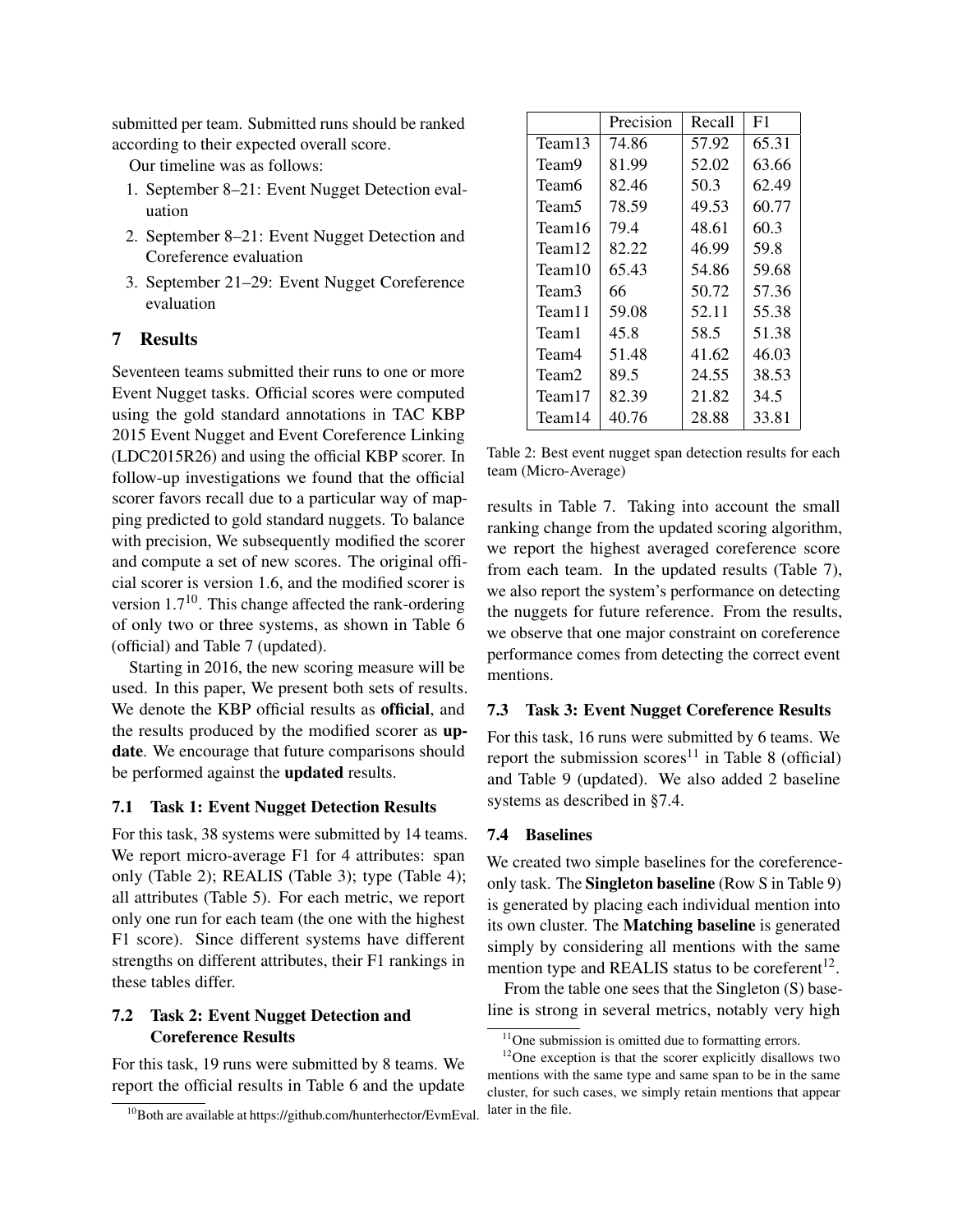|        | Precision | Recall | F1    |
|--------|-----------|--------|-------|
| Team9  | 75.23     | 47.74  | 58.41 |
| Team5  | 73.95     | 46.61  | 57.18 |
| Team6  | 73.68     | 44.94  | 55.83 |
| Team13 | 73.73     | 44.57  | 55.56 |
| Team16 | 71.06     | 43.5   | 53.97 |
| Team10 | 66.77     | 42.53  | 51.97 |
| Team12 | 67.95     | 38.83  | 49.42 |
| Team3  | 55.42     | 42.59  | 48.16 |
| Team11 | 45.59     | 40.21  | 42.73 |
| Team4  | 46.49     | 37.59  | 41.57 |
| Team 1 | 31.35     | 40.05  | 35.17 |
| Team2  | 78.55     | 22.24  | 34.67 |
| Team17 | 77.85     | 20.62  | 32.6  |
| Team14 | 32.46     | 23.00  | 26.93 |

Table 3: Best event nugget type detection results for each team (Micro-Average)

in terms of  $B^3$ . This is probably caused by the large number of singletons in the dataset. The MUC scorer give zero scores to singletons, since it credits only links<sup>13</sup>. As our final score does not include Macroaverages at the document level, this issue does not affect system scoring.

The performance of the Matching (M) baseline is very competitive: it ranks 6th over all the submissions. This shows that mention types and REALIS status both contain important information. Some event mentions are very difficult to resolve without type information, and sometimes type information is the determining factor. For example, in 5 to understand the relation of the two mentions death and succumbed, one needs to preform complex analysis such as complicated entity coreference on *Jack Layton* and *the former NDP leader*. The lexical senses of the two mentions provide very little information. However, by knowing that both mentions are of type Life.Die, we increase confidence for making the coreference decision. In fact, this pair of mentions is coreferent. In this task, thanks to the fine-grained ontology of event types and the domainspecific focus of the documents, the chance of coreference when the types of two mention matches is very high.

(5) Prime Minister Stephen Harper could at any

|        | Precision | Recall | F1    |
|--------|-----------|--------|-------|
| Team13 | 56.35     | 43.6   | 49.16 |
| Team9  | 62.73     | 39.8   | 48.7  |
| Team6  | 62.09     | 37.87  | 47.05 |
| Team10 | 49.93     | 41.86  | 45.54 |
| Team16 | 57.79     | 35.38  | 43.89 |
| Team12 | 58.94     | 33.68  | 42.87 |
| Team5  | 52.18     | 32.89  | 40.35 |
| Team11 | 40.86     | 36.05  | 38.3  |
| Team1  | 33.37     | 42.63  | 37.44 |
| Team3  | 42.62     | 32.75  | 37.04 |
| Team4  | 34.91     | 28.22  | 31.21 |
| Team2  | 65.41     | 17.94  | 28.16 |
| Team17 | 58.43     | 15.47  | 24.47 |
| Team14 | 21.81     | 15.45  | 18.09 |

Table 4: Best event nugget REALIS detection results for each team (Micro-Average)

|        | Precision | Recall | F1    |
|--------|-----------|--------|-------|
| Team9  | 56.98     | 36.16  | 44.24 |
| Team6  | 55.12     | 33.62  | 41.77 |
| Team13 | 47.04     | 36.39  | 41.04 |
| Team16 | 52.12     | 31.9   | 39.58 |
| Team10 | 43.12     | 36.16  | 39.33 |
| Team5  | 49.22     | 31.02  | 38.06 |
| Team12 | 49.88     | 28.50  | 36.28 |
| Team3  | 57.83     | 23.36  | 33.27 |
| Team11 | 31.65     | 27.92  | 29.67 |
| Team4  | 31.71     | 25.63  | 28.35 |
| Team2  | 57.88     | 16.39  | 25.54 |
| Team1  | 22.11     | 28.25  | 24.81 |
| Team17 | 55.68     | 14.75  | 23.32 |
| Team14 | 16.74     | 11.86  | 13.89 |

Table 5: Best event nugget (all attributes) detection results for each team (Micro-Average)

time call a by-election in the riding of Toronto-Danforth which was left vacant by the death of Jack Layton. He must do so by Feb. 22, six months after the former NDP leader succumbed to cancer.

The performance of participant are summarized in Table 8 (official) and Table 9 (updated), where we provide the highest averaged score for each team. The difference between the official and updated result is very small, and the ranking does not change. This

<sup>13</sup>https://github.com/conll/reference-coreferencescorers/issues/2.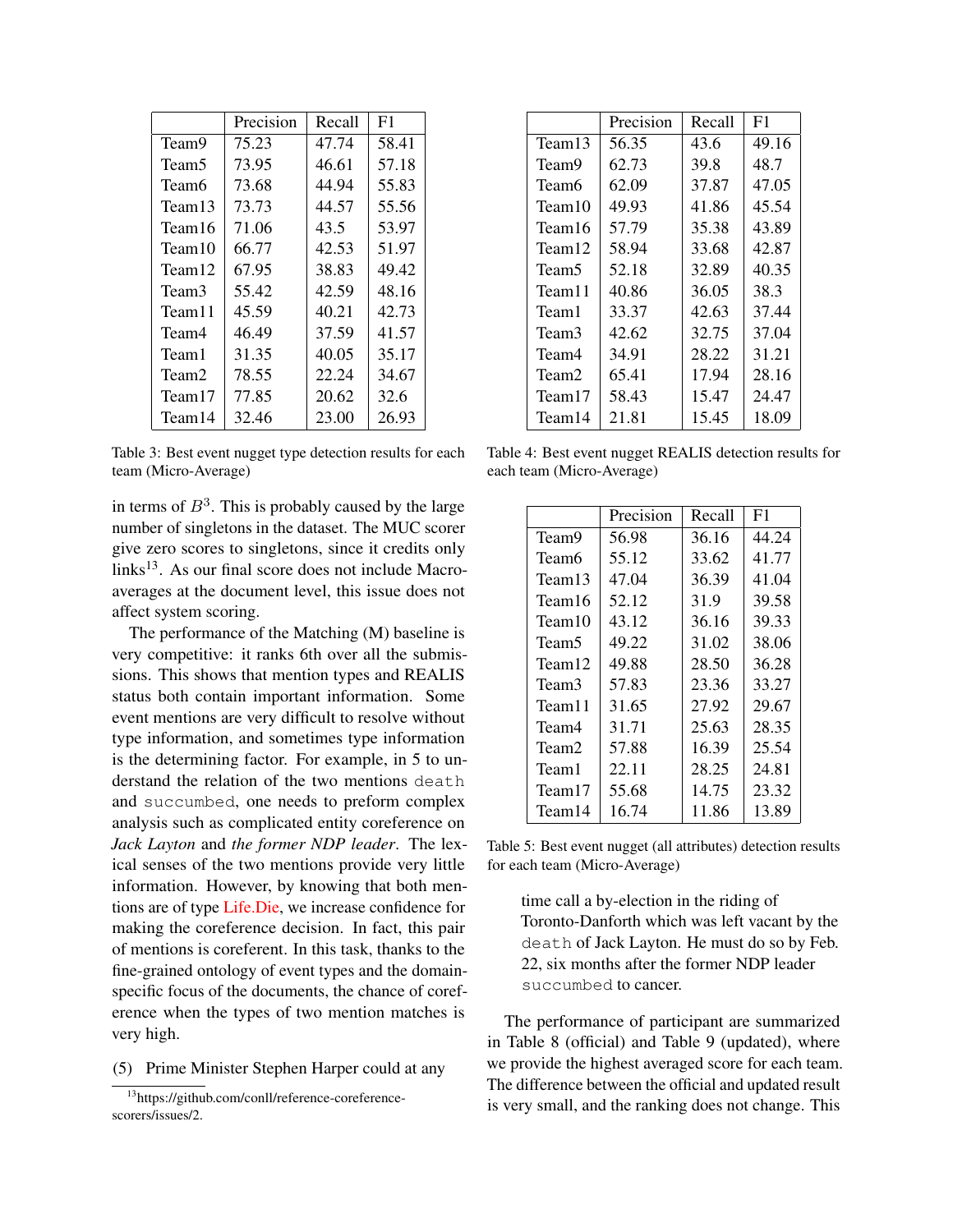|        | Coreference score |
|--------|-------------------|
| Team9  | 63.23             |
| Team5  | 62.95             |
| Team12 | 60.33             |
| Team8  | 55.67             |
| Team17 | 53.57             |
| Team15 | 52.48             |
| Team1  | 26.33             |
| Team14 | 17.80             |

Table 6: Official event nugget detection and coreference task results (Micro-Average of 4 metrics)

|                   | Plain | Type  | Realis | Type $&$<br>Realis | Coref<br>score |
|-------------------|-------|-------|--------|--------------------|----------------|
| Team <sub>5</sub> | 60.77 | 57.18 | 40.35  | 38.06              | 39.12          |
| Team9             | 62.13 | 57.41 | 47.85  | 43.73              | 37.23          |
| Team15            | 64.56 | 57.45 | 45.21  | 39.67              | 32.36          |
| Team12            | 59.8  | 49.42 | 42.87  | 36.28              | 31.39          |
| Team <sub>8</sub> | 46.67 | 39.47 | 32.13  | 27.44              | 21.71          |
| Team1             | 51.38 | 35.17 | 37.44  | 24.81              | 14.82          |
| Team17            | 34.5  | 32.6  | 24.47  | 23.32              | 13.87          |
| Team14            | 33.81 | 26.93 | 18.09  | 13.89              | 6.36           |

Table 7: Updated event nugget detection and coreference results (Micro-Average of 4 metrics)

|                   | $\,B^3$ | <b>CEAF-E</b> | <b>MUC</b> | <b>BLANC</b> | Avg.  |
|-------------------|---------|---------------|------------|--------------|-------|
| Team <sub>5</sub> | 82.85   | 74.66         | 68.5       | 77.62        | 75.69 |
| Team12            | 83.75   | 75.81         | 63.78      | 73.99        | 74.28 |
| Team <sub>6</sub> | 82.27   | 75.15         | 60.93      | 71.57        | 72.6  |
| Team13            | 82.18   | 75.45         | 51.42      | 68.88        | 70.02 |
| Team9             | 81.6    | 75.43         | 51.4       | 68.85        | 69.94 |
| Team7             | 84.72   | 77.42         | 0.00       | 48.75        | 56.88 |
| A                 | 80.83   | 73.55         | 52.01      | 66.67        | 68.72 |
| S                 | 78.1    | 68.98         | 0.00       | 48.88        | 52.01 |
| M                 | 78.40   | 65.82         | 69.83      | 76.29        | 71.94 |

Table 8: Official coreference-only results (A is the averaged score of each column; S is the singleton baseline; M is the simple Mention Type + Realis Match baseline.)

is because when participants start with gold standard event nuggets the influence of event nugget mapping algorithm is very small.

## 8 Discussion

In this section we present some simple corpus statistics. We have found that the number of certain mention types has changed significantly. In addition, we

|                    | $\overline{B}{}^3$ | <b>CEAF-E</b> | <b>MUC</b> | <b>BLANC</b> | Avg.  |
|--------------------|--------------------|---------------|------------|--------------|-------|
| Team <sub>5</sub>  | 82.29              | 74.12         | 68.08      | 76.91        | 75.35 |
| Team <sub>12</sub> | 83.09              | 75.36         | 63.16      | 73.2         | 73.7  |
| Team <sub>6</sub>  | 82.27              | 75.14         | 60.9       | 71.56        | 72.47 |
| Team13             | 82.18              | 75.45         | 51.45      | 68.88        | 69.49 |
| Team9              | 81.6               | 75.42         | 51.37      | 68.84        | 69.31 |
| Team7              | 52.92              | 57.41         | 0.00       | 21.36        | 32.92 |
| $\mathsf{A}$       | 80.83              | 73.55         | 52.01      | 66.67        | 68.72 |
| S                  | 78.1               | 68.98         | 0.00       | 48.88        | 52.01 |
| M                  | 78.40              | 65.82         | 69.83      | 76.29        | 71.94 |

Table 9: Updated coreference-only results (A is the averaged score of each column; S is the singleton baseline; M is the simple Mention Type + Realis Match baseline.)

also find some differences of distribution in document length between the two datasets. We also present an analysis on the two different document genres.

## 8.1 Comparing Training and Testing **Documents**

Some participants have observed a performance drop on the event nugget detection task. Here we present a small corpus analysis to see if there are any high level differences between the training and testing datasets. We summarize the main figures in Table 10.

| <b>Statistics</b>      | <b>Training</b> | <b>Test</b> |
|------------------------|-----------------|-------------|
| $#$ Docs               | 158             | 202         |
| # Mentions             | 6538            | 6438        |
| # Clusters             | 1154            | 1050        |
| # Tokens               | 139444          | 98414       |
| # Singleton            | 2185            | 3075        |
| Aver. Mention Per Doc  | 41.38           | 31.88       |
| Aver. Token Per Doc    | 882.56          | 487.20      |
| # Token/ # Mention     | 21.33           | 15.29       |
| Double tagged Mentions | 323             | 575         |
| Aver. Cluster Size     | 3.77            | 3.20        |

Table 10: Corpus comparison of training and testing datasets

We have also observed that the type distributions differ between training and test documents. Figure 1 shows the top 15 types in the training corpus and their counts in the training and testing corpus respectively. The training set has more than 800 Conflict.Attack mentions, while the test set has less than 600. Another notable difference is that the number of Con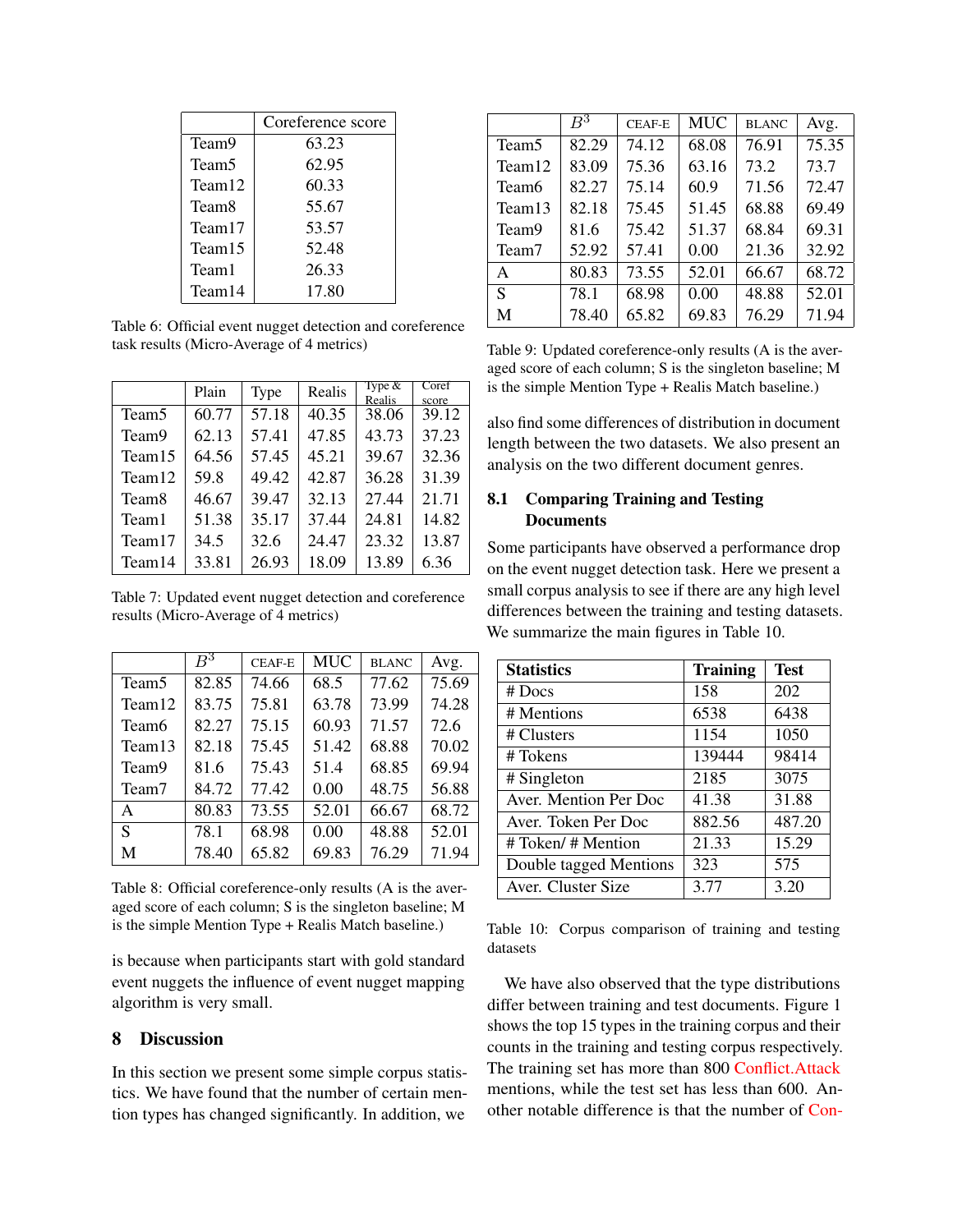tact.Contact event mentions is around 600, almost double its count in the training set. The numbers of Justice.Pardon and Justice.Convict mentions also significantly decrease in the test set.

The two sets of documents exhibit have some differences in terms of discourse length. The average length (in terms of tokens) of training documents is 882.56, almost double the average length of test documents (487.20). The ratio token/mention shows that event mentions are sparser in the test set. Such differences may influence both mention type detection and coreference. For example, in a per-token annotation model, the chance that a tokens is a mention is smaller in the test set. In a coreference system, this may affect features that depend on discourse distance.

The average size of clusters differs by 0.57 across the two datasets. Such dataset differences might be introduced by some large documents. In fact, the largest cluster in the training set contains more than 70 mentions while the largest cluster in the test set contains only 18 mentions. The longest document in the training set contains 5616 tokens, while the longest document in the test set contains only 1127 tokens.

### 8.2 Genre Differences

We conducted a similar analysis on different genres on the training data. The results are summarized in Table 11. We summarize several observation from this table.

- 1. Forum documents are significantly longer than newswire documents and contain more mentions.
- 2. Event mentions in newswire are more dense (token/mention ratio is 13.64) compareds to forum data (25.28). This may affect performance of both detection and coreference, especially for systems that use features related to discourse distance.
- 3. Mentions tend to form larger clusters in forum documents than in newswire data. The average cluster size in forum is 4.03 compared to 3.16 in newswire. In addition, the number of singletons in forum data is smaller even though there are many more mentions.

| Stat.                 | <b>News</b> | Forum   |
|-----------------------|-------------|---------|
| $#$ Docs              | 81          | 77      |
| # Mentions            | 2219        | 4319    |
| # Clusters            | 350         | 804     |
| # Tokens              | 30257       | 109187  |
| # Singleton           | 1112        | 1073    |
| Aver. Mention Per Doc | 27.48       | 56.09   |
| Aver. Token Per Doc   | 373.54      | 1418.01 |
| # Token/ # Mention    | 13.64       | 25.28   |
| Aver. Cluster Size    | 3.16        | 4.03    |

Table 11: Corpus comparison of Newswire and Forum on training dataset

### 9 Conclusion

The KBP Event Nugget task has attracted many participants, which shows that the community is interested in the research of events. However, the evaluation results have shown this task is very difficult. The best event mention detection system F1 score is lower than 0.50. In addition, the best coreference system is still very close to the simple type and realis matching baseline. Deeper understanding and analysis of event mentions is needed to change this situation.

It is always interesting to learn lessons from a similar research field. The tasks of event mention detection and coreference share many similarities with entity coreference. However, there are also some important differences. For instance, an event is normally comprised of a complex structure. To fully resolve an event mention, one may need to resolve all its arguments.

Another interesting comparison of these two areas are the differences on their ontology granularity. Our approach to event mention annotation uses a finegrained type definition (which might be due to the nature of event semantics). Evaluation results have shown that such annotation schemes have moved some of the challenges of mention coreference towards event nugget and type detection. We hypothesize that better modeling on mention detection, especially modeling the interaction of mention detection and coreference, will be important future research steps.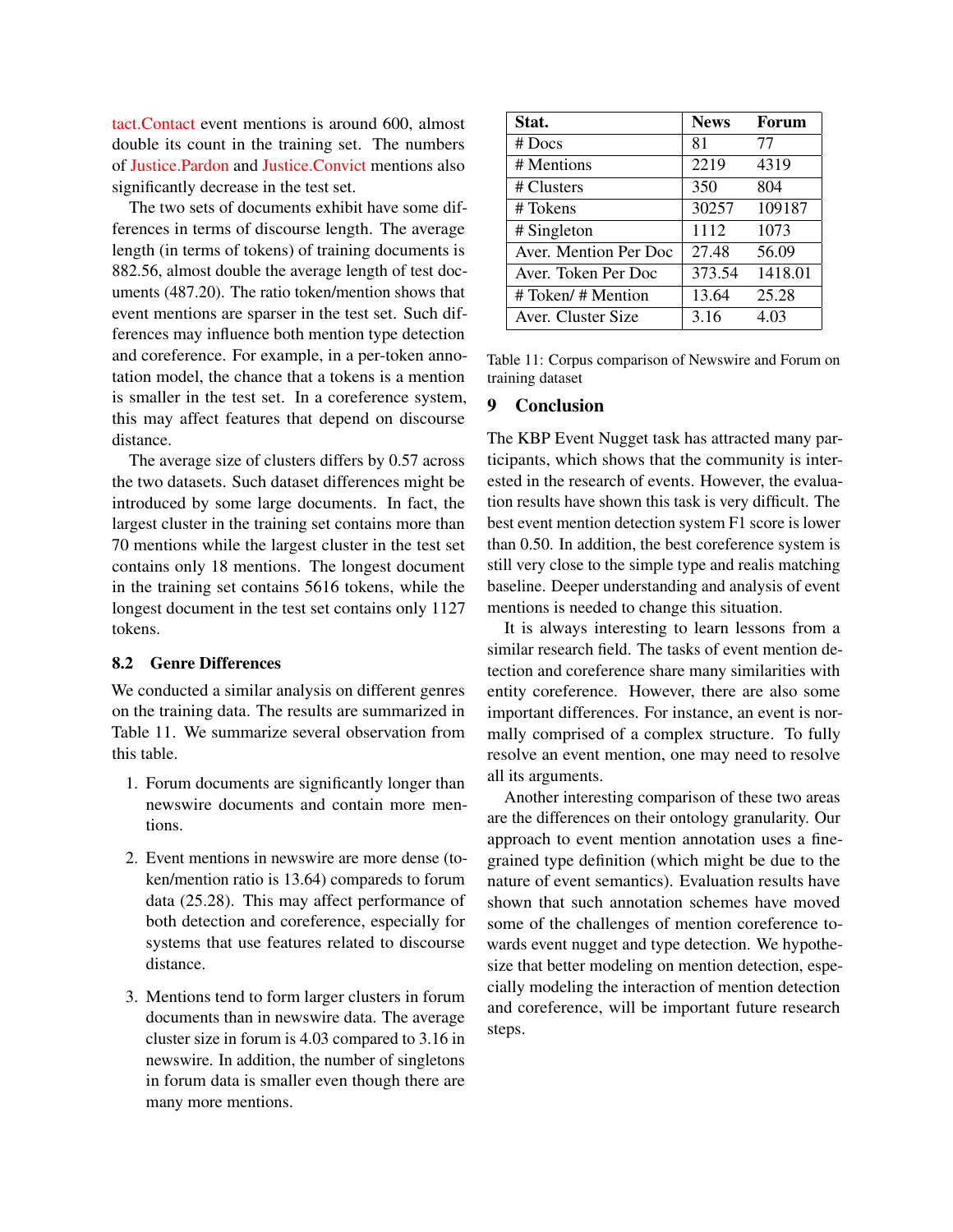

Figure 1: Number of mentions by type: Training vs. Test

## 10 Appendix

## 10.1 Team Name Mapping

The Team ID used in this paper refers to the team listed in Table 12.

| Team1              | <b>BUPT_PRIS</b>   |
|--------------------|--------------------|
| Team2              | CMU_CS_event       |
| Team3              | <b>HITS</b>        |
| Team4              | <b>IHMC</b>        |
| Team5              | LCC                |
| Team6              | I TI               |
| Team7              | <b>NTNU</b>        |
| Team8              | OSU                |
| Team9              | <b>RPI BLENDER</b> |
| Team10             | SYDNEY             |
| Team <sub>11</sub> | TEA ICT            |
| Team12             | UI CCG             |
| Team13             | UKP                |
| Team14             | <b>UMBC</b>        |
| Team15             | UTD                |
| Team16             | WIP                |
| Team17             | ZJU_Insight        |

Table 12: Team ID list

### References

- A. Bagga and B. Baldwin. 1998. Entity-based crossdocument coreferencing using the vector space model. In *Proceedings of the 36th Annual Meeting of the Association for Computational Linguistics and 17th International Conference on Computational Linguistics-Volume 1*, pages 79–85. Association for Computational Linguistics.
- Nancy Chinchor. 1992. MUC-5 EVALUATION MET-RIC. In *Proceedings of the 5th Conference on Message Understanding*, pages 69–78.
- Language Technologies Institute Carnegie Mellon University. 2015a. Event Nugget Detection and Coreference Scoring v.27. Technical report.
- Language Technologies Institute Carnegie Mellon University. 2015b. TAC KBP Event Detection Annotation Guidelines v1.7. Technical report.
- Linguistic Data Consortium. 2015. DEFT Rich ERE Annotation Guidelines: Events v.2.6. Technical report, Feb.
- Zhengzhong Liu, Teruko Mitamura, and Eduard Hovy. 2015. Evaluation Algorithms for Event Nugget Detection : A Pilot Study. In *Proceedings of the 3rd Workshop on EVENTS at the NAACL-HLT*, pages 53– 57.
- Xiaoqiang Luo. 2005. On coreference resolution performance metrics. *HLT '05: Proceedings of the conference on Human Language Technology and Empirical Methods in Natural Language Processing*, (October):25–32.